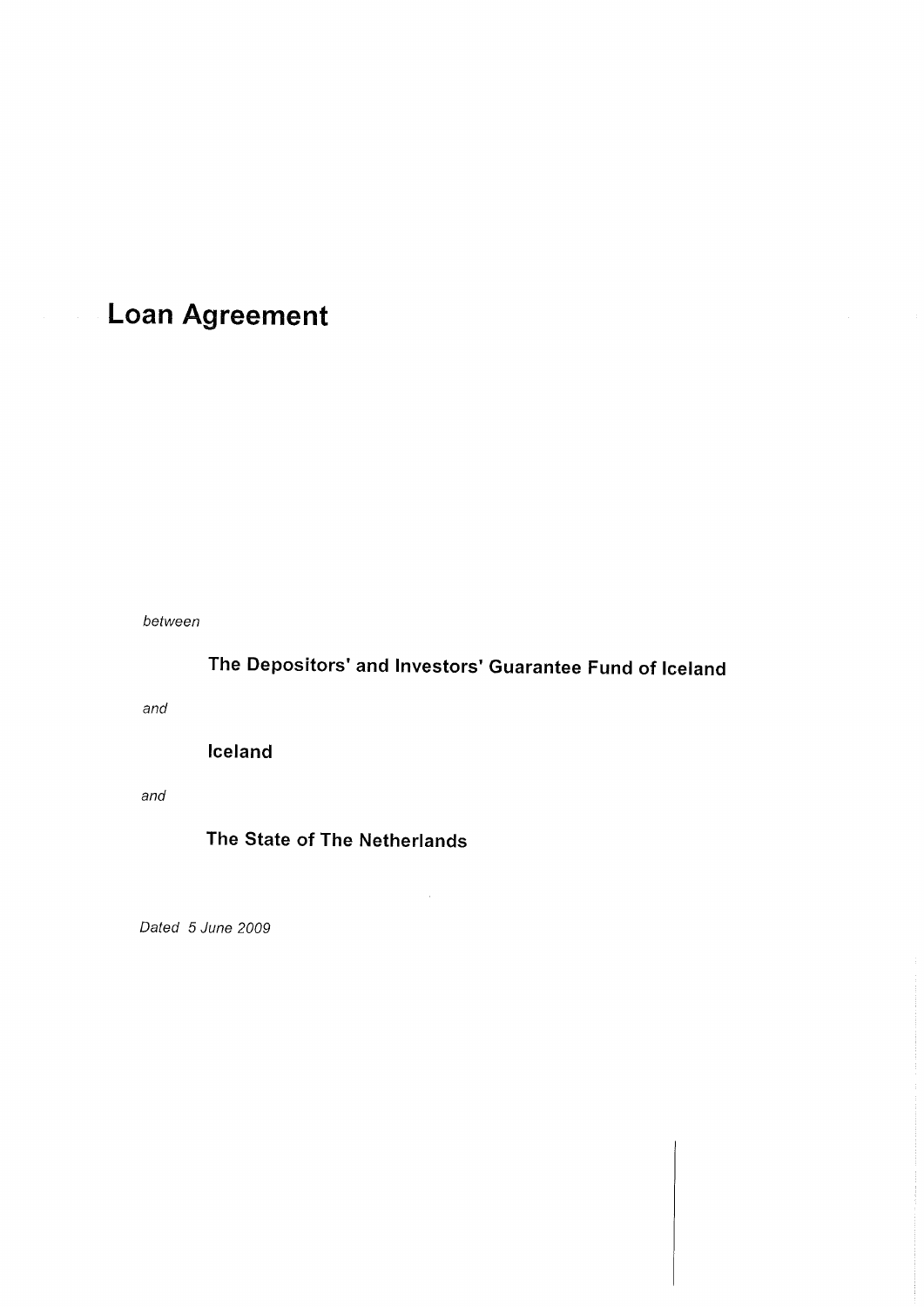# **Contents**

|              | Paragraph | Page |
|--------------|-----------|------|
| $\mathbf{1}$ |           |      |
| 1.1          |           |      |
| 1.2          |           |      |
| 1.3          |           |      |
| 2            |           |      |
| 2.1          |           |      |
| 2.2          |           |      |
| 3            |           |      |
| 4            |           |      |
| 4.1          |           |      |
| 4.2          |           |      |
| 4.3          |           |      |
| 5            |           |      |
| 5.1          |           |      |
| 5.2          |           |      |
| 5.3          |           |      |
| 5.4          |           |      |
| 6            |           |      |
| 6.1          |           |      |
| 6.2          |           |      |
| 6.3          |           |      |
| 6.4          |           |      |
| 6.5          |           |      |
| 6.6          |           |      |
| 6.7          |           |      |
| 6.8          |           |      |
| 6.9          |           | 13   |
| 7            |           |      |
| 7.1          |           |      |
| 7.2          |           |      |
| 8            |           |      |
| 8.1          |           |      |
| 8.2          |           |      |
| 8.3          |           |      |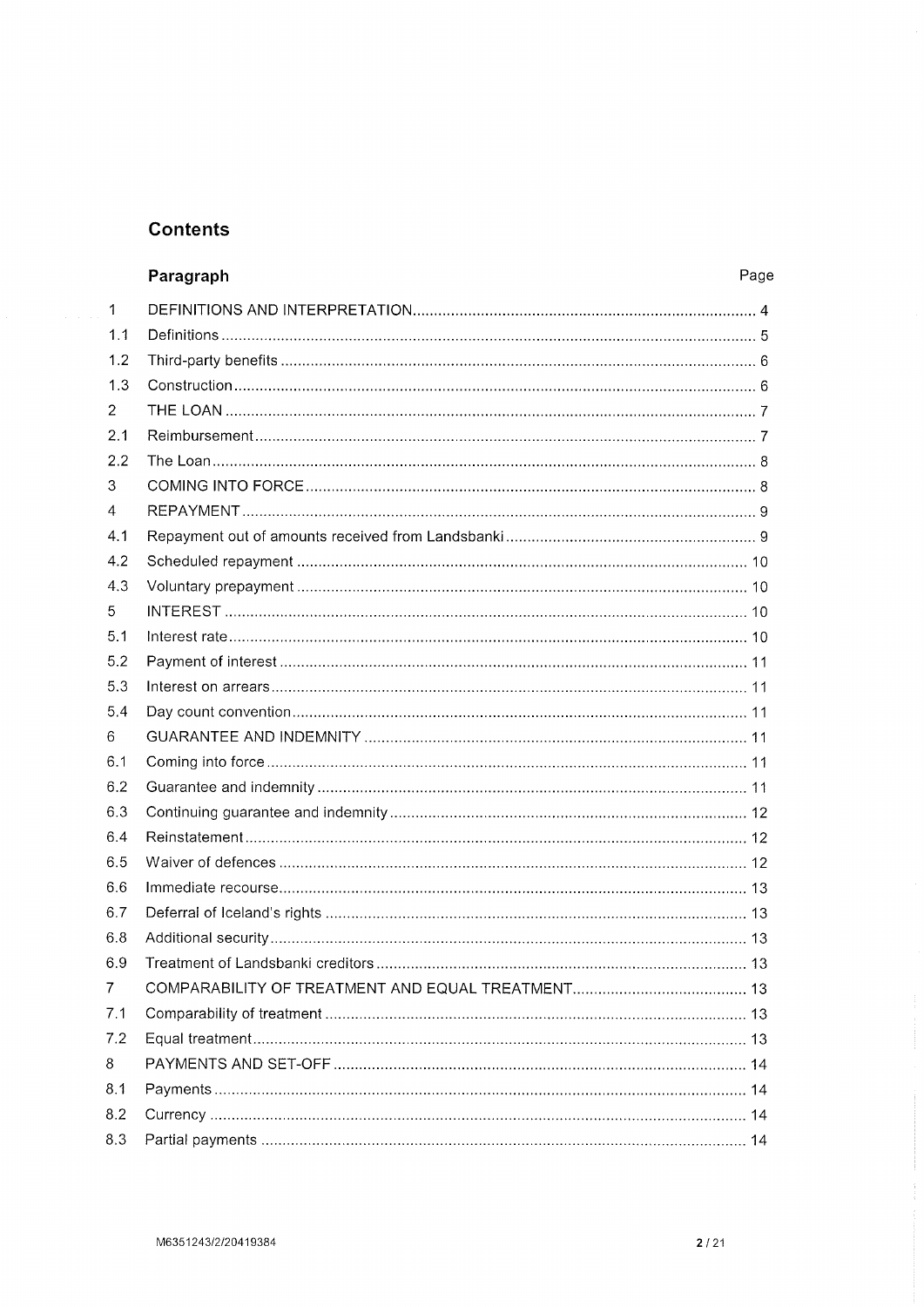| 8.4  |  |
|------|--|
| 9    |  |
| 10   |  |
| 11   |  |
| 11.1 |  |
| 11.2 |  |
| 11.3 |  |
| 12   |  |
| 12.1 |  |
| 12.2 |  |
| 13   |  |
| 13.1 |  |
|      |  |
| 13.3 |  |
| 14   |  |
| 14.1 |  |
|      |  |
| 14.3 |  |
| 15   |  |
| 16   |  |
| 16.1 |  |
| 16.2 |  |
|      |  |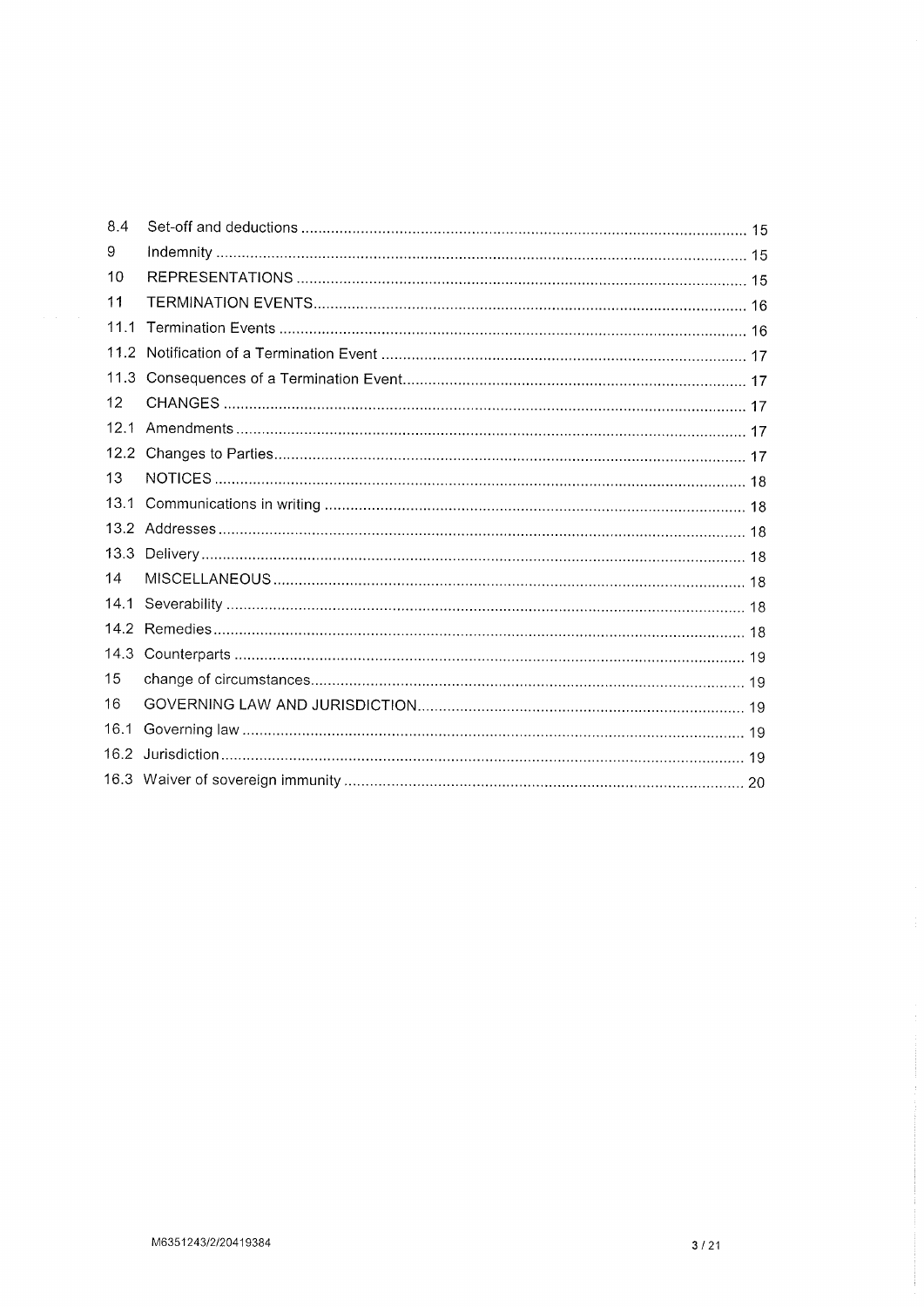# Loan Agreement

### THIS AGREEMENT IS DATED 5 JUNE 2OO9 AND MADE BETWEEN:

- (1) THE DEPOSITORS'AND INVESTORS'GUARANTEE FUND OF ICELAND (Tryggingarsjóður lnnstæðueigenda og Fjárfesta), a private foundation incorporated under lcelandic law (the "Guarantee Fund") as borrower;
- (2) **ICELAND** ("Iceland") as guarantor; and
- $(3)$ THE STATE OF THE NETHERLANDS ("The Netherlands") as lender.

#### BAGKGROUND:

- $(A)$ The claims of Landsbanki Amsterdam Depositors against Landsbanki are guaranteed by the Guarantee Fund according and subject to Act No. g8/1ggg which implements Directive 94/19/EC up to EUR 20,887 per Landsbanki Amsterdam Depositor.
- DNB has paid compensation to Landsbanki Amsterdam Depositors in respect of their claims against Landsbanki and the Guarantee Fund under Act No. 98/1999 in return for an assignment by such Landsbanki Amsterdam Depositors of such claims to DNB. DNB has accepted the majority of the applications for compensation and has completed making such compensation payments on 2 June 2009. DNB has refused the applications of a minority of Landsbanki Amsterdam Depositors for payment of compensation either in full or in respect of the full amount of their claim. Certain of these Landsbanki Amsterdam Depositors have opposed such refusal by DNB. DNB's refusal is subject to judicial review and it is uncertain on the date of this Agreement to what extent DNB may be ordered by a court to pay compensation in respect of these claims. (B)
- The Netherlands has prefinanced and will further prefinance the payment of compensation by DNB in respect of the claims of Landsbanki Amsterdam Depositors against Landsbanki and the Guarantee Fund under Act No. g8/19gg and related costs. The Parties have agreed that the Guarantee Fund will reimburse The Netherlands for its prefinancing. The Parties wish to finally determine the amount for which the Guarantee Fund will reimburse The Netherlands in this Agreement.  $(C)$

## IT IS AGREED AS FOLLOWS:

#### 1 DEFINITIONS AND INTERPRETATION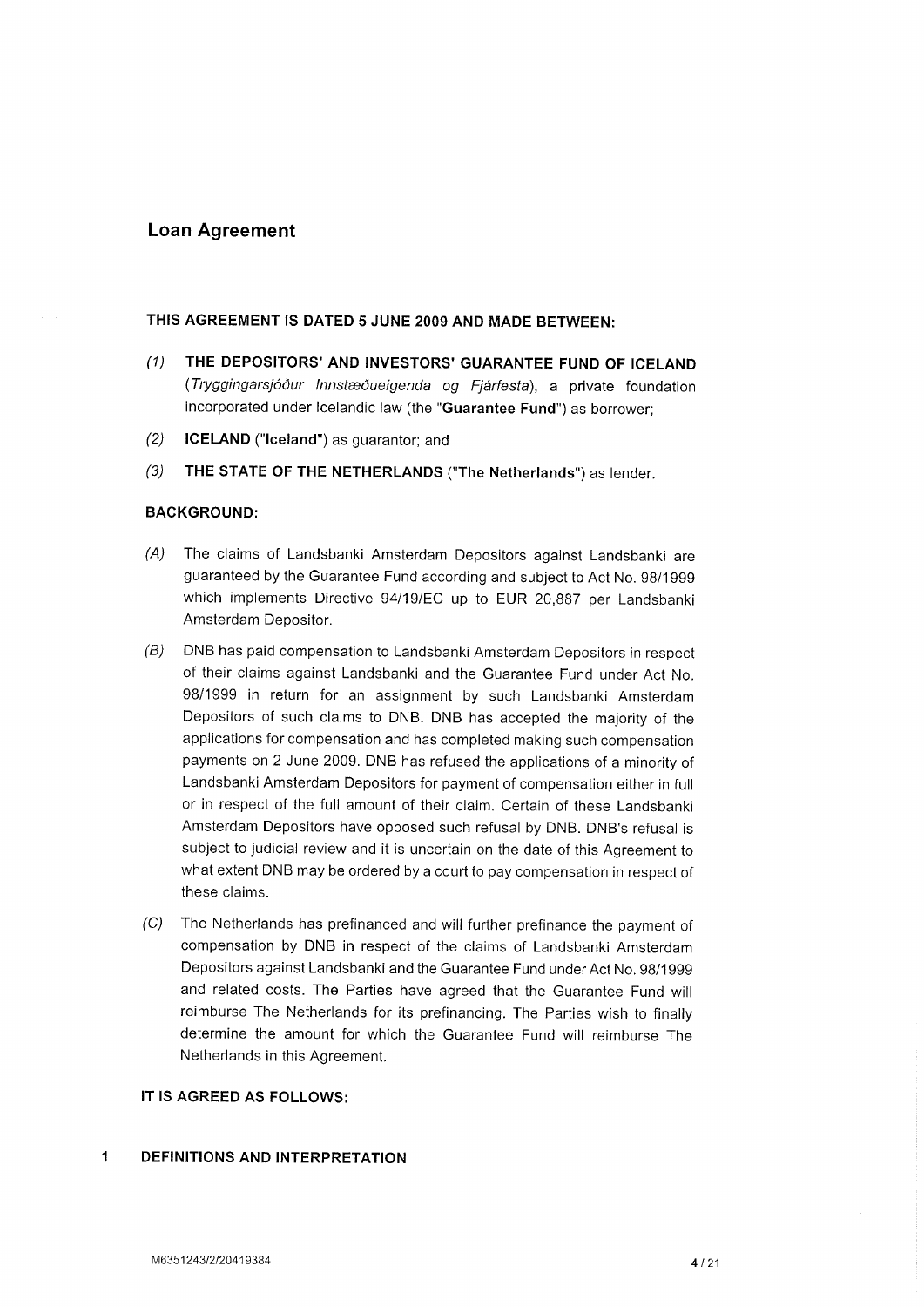### 1.1 Definitions

ln this Agreement:

"Act No. 98/1999" means the lcelandic Act No. 98/1999 on Deposit and Investor-Compensation Scheme (Lög nr. 98/1999 um innstæðutryggingar og tryggingakerfi fyrir fjárfesta) as in force on 11 October 2008.

"Anniversary Date" means each anniversary of the date of this Agreement.

"Business Day" means a day (other than a Saturday or a Sunday) on which banks are open for general business in Reykjavik and in Amsterdam.

"Ghange of lcelandic Law" means the coming into force of any law, regulation or governmental order, or any change to any law, regulation or governmental order, in each case of lceland, excluding any such law, regulation or governmental order, or any change thereto, to the extent required to be made or introduced under any regulation or directive of the European Community (whether directly or as a result of the Agreement on European Economic Area).

"Directive 94/19/EC" means Directive 94/19/EC of the European Parliament and of the Council of 30 May 1994 on deposit-guarantee schemes as in force on 11 October 2008 (subject to any contrary indication).

"DNB" means the Dutch Central Bank (De Nederlandsche Bank N.V.).

"External Indebtedness" means any present or future borrowing, debt or other obligation, whether actual or contingent, which is:

- (a) payable to non-residents of lceland or, if in the form of bonds, notes, debentures, loan stock or other securities, at least 25 per cent. in aggregate principal amount of which is or was initially offered to non-residents of lceland; or
- (b) denominated in a currency other than lcelandic krónur or, if denominated in lcelandic krónur, under the terms of which payment of principal, premium (if any) or interest can be or is required to be made in or by reference to any other currency;

including, for the avoidance of doubt:

- $(i)$  any borrowing, debt or other obligation owing to the International Monetary Fund; and
- (ii) any borrowing, debt or other obligation owing under the UK Loan Agreement.

"Finance Documents" means this Agreement and any other agreement or document designated as a Finance Document by the Parties.

"HMT commissioners" means the commissioners of Her Majesty's Treasury of the United Kingdom of Great Britain and Northern lreland.

"Landsbanki" means Landsbanki Íslands hf., a financial undertaking incorporated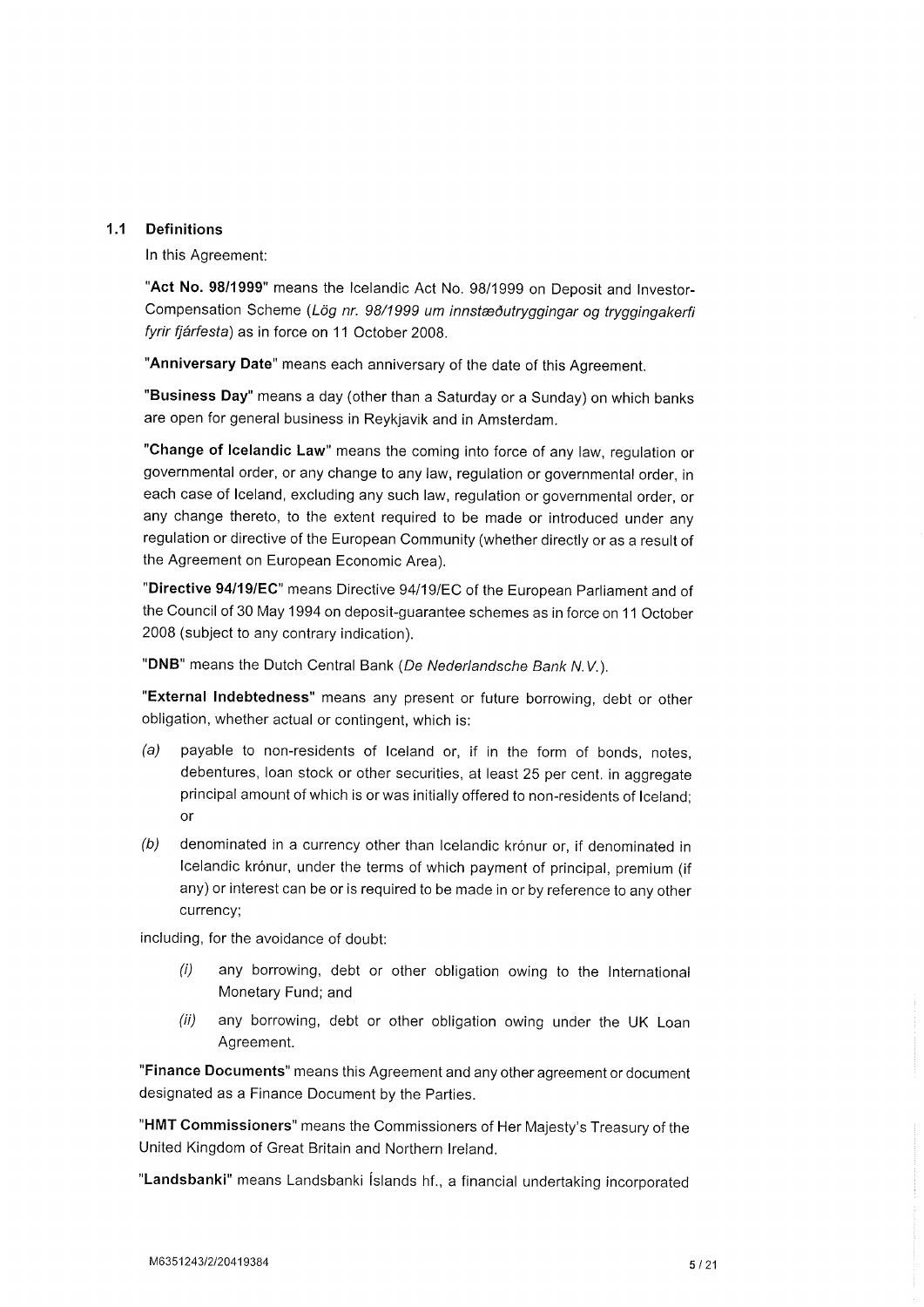under lcelandic law.

"Landsbanki Amsterdam" means the Amsterdam branch of Landsbanki.

"Landsbanki Amsterdam Depositor" means each person or entity who has deposited any funds, or otherwise has any credit balance, with Landsbanki Amsterdam and whose corresponding claim against Landsbanki is guaranteed by the Guarantee Fund according and subject to Act No. g8/1ggg.

"Landsbanki Depositor" means each person who has deposited any funds, or otherwise has any credit balance, with Landsbanki and whose corresponding claim against Landsbanki is guaranteed by the Guarantee Fund according and subject to Act No. 98/1999 (including, for the avoidance of doubt, each Landsbanki Amsterdam Depositor).

"Loan" means the loan referred to in paragraph 2.2 (The Loan) or the principal amount outstanding from time to time of that loan.

"Parties" means the Guarantee Fund, lceland and The Netherlands.

"Repayment Instalment" means, subject to subparagraph 4.3.3 of paragraph 4.3 (Voluntary prepayment), an amount equal to the principal amount of the Loan on the seventh Anniversary Date divided by 32.

"Termination Event" means any event or circumstance specified as such in paragraph 11 (Termination Events).

"UK Loan Agreement" means the Loan Agreement entered or to be entered into between the Guarantee Fund, lceland and the HMT Commissioners.

#### 1.2 Third-party benefits

- 1.2.1 Unless a contrary indication appears, a person who is not a Party will have no right under the Contracts (Rights of Third Parties) Act 1999 to enforce any term or condition of this Agreement.
- <sup>1</sup>.2.2 DNB has the benefit of and may enforce, any right accorded to it, or any term or condition expressed to be for its benefit, in this Agreement.
- 1.2.3 Notwithstanding subparagraph 1.2.2, nothing in this Agreement shall impose any obligation on any person who is not a Party.

### 1.3 Gonstruction

- 1.3.1 In this Agreement, except where the context otherwise requires:
	- (a) references to a person include its successors in title, permitted assignees and permitted transferees;
	- $(b)$  references to any document (or a provision thereof) shall be construed as a reference to that document (or provision) as from time to time amended, supplemented, varied, novated, assigned or replaced (in whole or in part); and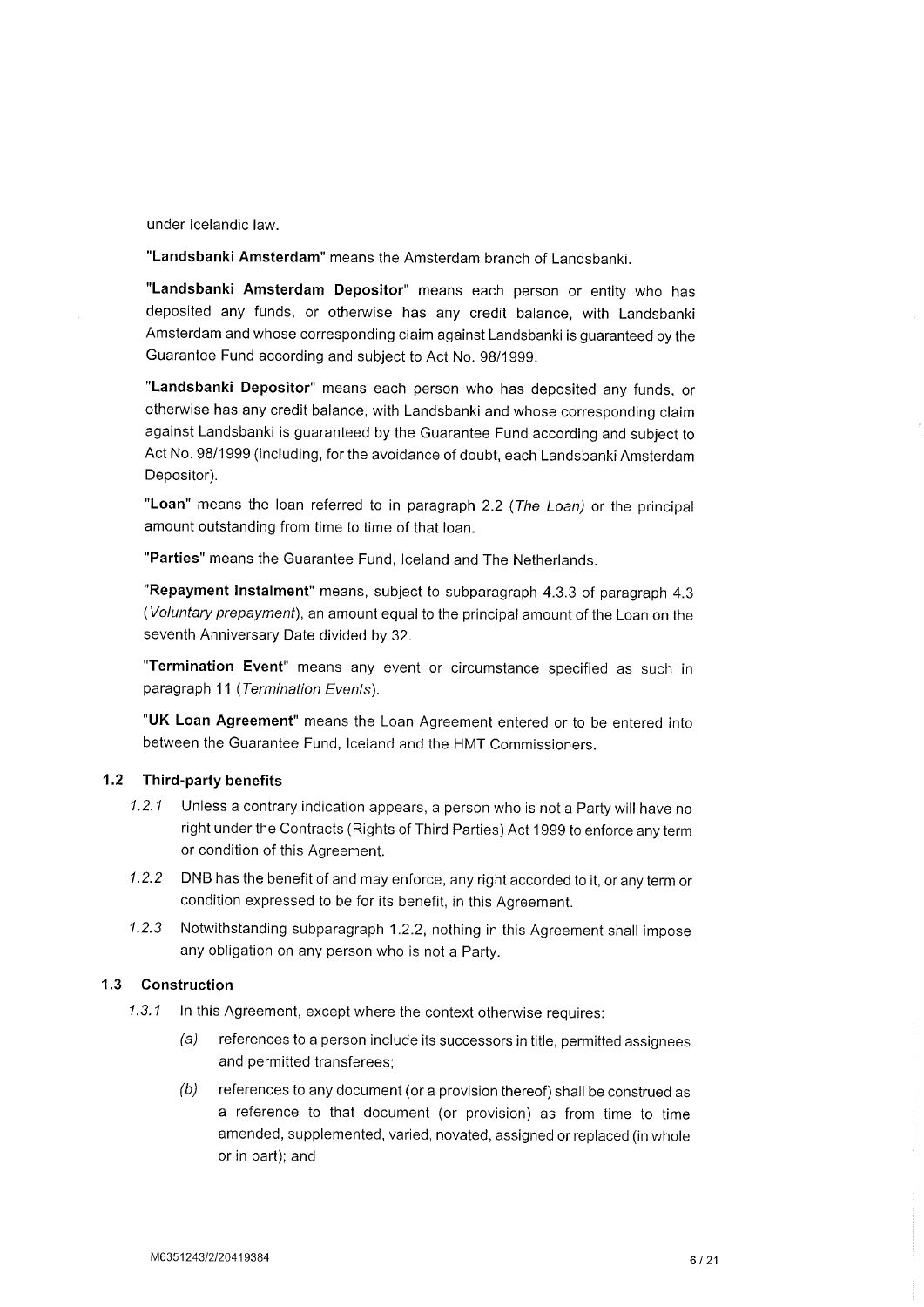- (c) references to any statute or other legislative provision shall include any statutory or legislative modification or re-enactment thereof, or any substitution therefor.
- 1.3.2 lf, but for the operation of this paragraph 1.3.2, any sum payable under or in connection with any Finance Document would fall due for payment on a day which is not a Business Day, or any period by reference to which any such sum is calculated would end on a day which is not a Business Day, that sum will instead be payable, or that period will instead end, on the next following Business Day, unless such Business Day falls in the next calendar month, in which case that sum will instead be payable, or that period will instead end, on the immediately preceding Business Day.

#### $\overline{2}$ THE LOAN

#### $2.1$ Reimbursement

- 2.1.1 In consideration of
	- (a) the assignment by DNB of the claims of the Landsbanki Amsterdam Depositors against Landsbanki assigned to DNB in connection with its compensation in respect of those claims, in each case up to an amount of EUR 20,887 as referred to in subparagraph 3.1.1(c) of paragraph 3 (Coming into force);
	- (b) the payment of compensation by DNB to Landsbanki Amsterdam Depositors in respect of their claims against Landsbanki and the Guarantee Fund under Act No. 98/1999 as referred to in recital (B); and
	- (c) The Netherlands' prefinancing of the payment of compensation by DNB in respect of the claims of Landsbanki Amsterdam Depositors as referred to in recital (C);

the Guarantee Fund undertakes to reimburse The Netherlands for that prefinancing.

- 2.1.2 The amount of the reimbursement will be EUR 1,329,242,850 (one billion three hundred twenty nine million two hundred forty two thousand eight hundred and fifty euro).
- 2.1.3 No further claims
	- (a) The Netherlands will not have (and to the extent that absent this subparagraph it would have, it irrevocably renounces) any claim against the Guarantee Fund or lceland in relation to the payment of compensation by DNB in respect of the claims of Landsbanki Amsterdam Depositors as referred to in recital (B) above, other than the claims of The Netherlands under this Agreement.
	- (b) Neither the Guarantee Fund nor lceland will make (and to the extent that absent this subparagraph it would have, it irrevocably renounces) any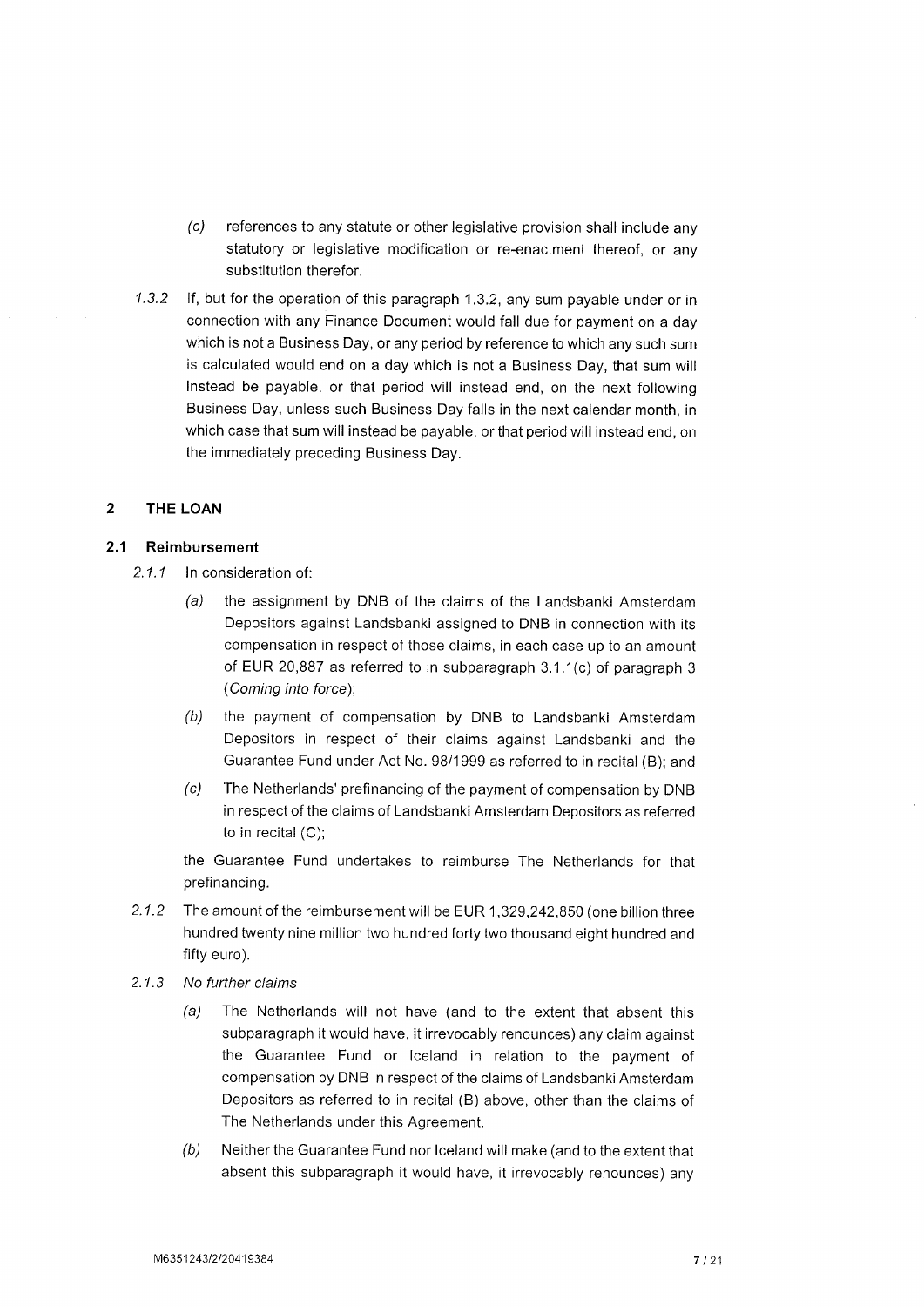claim, or initiate any proceedings, including indemnification proceedings against The Netherlands or DNB in relation to:

- (i) the payment of compensation by DNB in respect of claims of Landsbanki Amsterdam Depositors as referred to in recital (B) above (including any rejections of such claims); or
- (ii) any claim of a Landsbanki Amsterdam Depositor in respect of which compensation was not paid by DNB (for whatever reason).
- (c) DNB has the benefit of and may enforce subparagraph (b) above.

#### 2.2 The Loan

The reimbursement referred to in subparagraph 2.1.2 of paragraph 2.1 (Reimbursemenf) will remain outstanding as a loan from The Netherlands to the Guarantee Fund in an amount of (subject to paragraph 5.2 (Payment of interest)) EUR 1,329,242,850 (one billion three hundred twenty nine million two hundred forty two thousand eight hundred and fifty euro) in accordance with and subject to this Agreement.

#### $\overline{3}$ COMING INTO FORGE

- 3.1.1 This Agreement will come into force if:
	- (a) the Guarantee Fund has delivered to The Netherlands, in form and substance satisfactory to it, the following documents (which will be in English or, if not in English, accompanied by a certified translation into English):
		- (i) an original copy of this Agreement, dated and duly signed on behalf of the Guarantee Fund and lceland;
		- (ii) a board resolution or other corporate authorisation of the Guarantee Fund authorising the execution by it of this Agreement and the performance of its obligations under this Agreement; and
		- (iii) a legal opinion of Lex, legal advisers to the Guarantee Fund as to lcelandic law, and a legal opinion of the State Attorney of lceland (Ríkislögmaður) in respect of, inter alia, the capacity and due authorisation of, and valid signing of each Finance Document to which it is a party by, each of the Guarantee Fund and lceland respectively;
	- $(b)$  the Icelandic parliament (Al $\beta$ ingi) has authorised the guarantee given by lceland under this Agreement and has adopted any other legislative act or authorisation necessary to ensure that the obligations of the Guarantee Fund and lceland under this Agreement are legal, valid, binding and enforceable (and lceland will deliver to The Netherlands a copy of any such act or authorisation when enacted or adopted); and
	- (c) the Guarantee Fund and DNB have entered into a deed of assignment of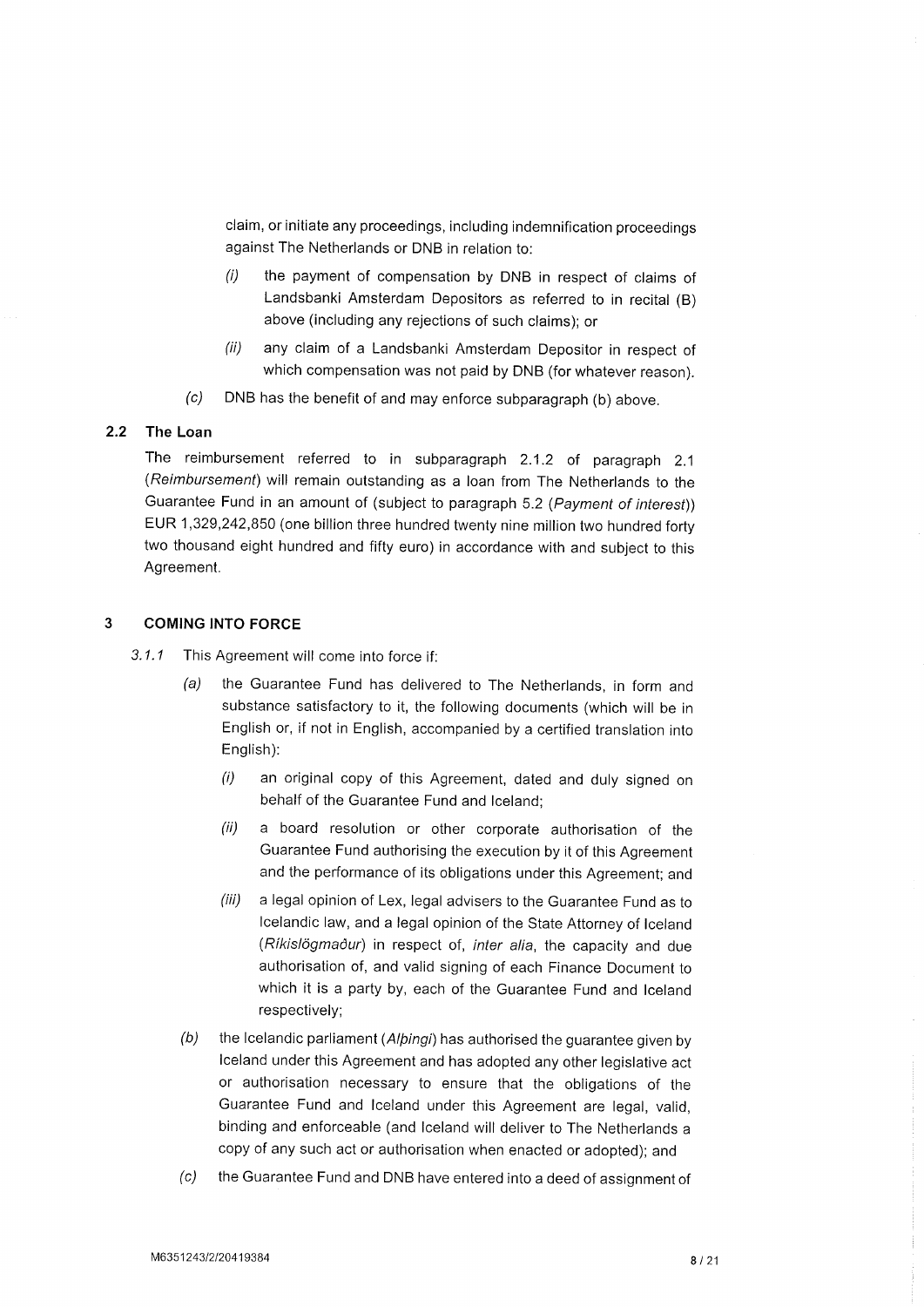claims which complies with subparagraph 3.1.2.

- 3.1.2 The deed of assignment of claims referred to in paragraph 3.1.1 will provide that, subject to the condition precedent that this Agreement comes into force:
	- (a) DNB assigns to the Guarantee Fund, in consideration of the Guarantee Fund's undertaking to reimburse The Netherlands as set out in paragraph 2.1 (Reimbursement), all claims of the Landsbanki Amsterdam Depositors against Landsbanki assigned to DNB in connection with its payment of compensation in respect of those claims, in each case up to an amount of EUR 20,887:
	- (b) Pari passu ranking
		- $(i)$  to the extent that, following the assignment referred to in subparagraph (a) above, DNB retains any part of any claim (due to the fact that such claim exceeds EUR 20,887 in aggregate), then the part of the claim which has been assigned to the Guarantee Fund shall, to the fullest extent permitted by applicable law, rank pari passu in all respects with the part of that claim retained by DNB; and
		- $(ii)$  in the event that, for any reason whatsoever (including, without limitation, any preferential status accorded to the Guarantee Fund under lcelandic law), following the assignment of a part of any given claim to the Guarantee Fund, either the Guarantee Fund or DNB experiences a greater pro rata level of recovery in respect of such claim, than that experienced by the other, the Guarantee Fund or DNB (as appropriate) shall, as soon as practicable, make such balancing payment to DNB or the Guarantee Fund, as the case may be, as is necessary to ensure that each of the Guarantee Fund's and DNB's pro rata level of recovery in respect of such claim is the same as the other's; and
	- (c) DNB agrees that it will not have (and to the extent that absent such agreement it would have, it irrevocably renounces) any claim against the Guarantee Fund or lceland in relation to the payment of compensation by DNB in respect of the claims of Landsbanki Amsterdam Depositors as referred to in recital (B) above and that both the Guarantee Fund and lceland will have the benefit of and may enforce this agreement.
- 3.1.3 If the actions referred to in subparagraph 3.1.1 have not been completed by the date the lcelandic parliament goes on its 2009 summer recess, The Netherlands may, by notice to the Guarantee Fund with a copy to lceland, terminate this Agreement.

#### $\boldsymbol{A}$ REPAYMENT

#### 4.1 Repayment out of amounts received from Landsbanki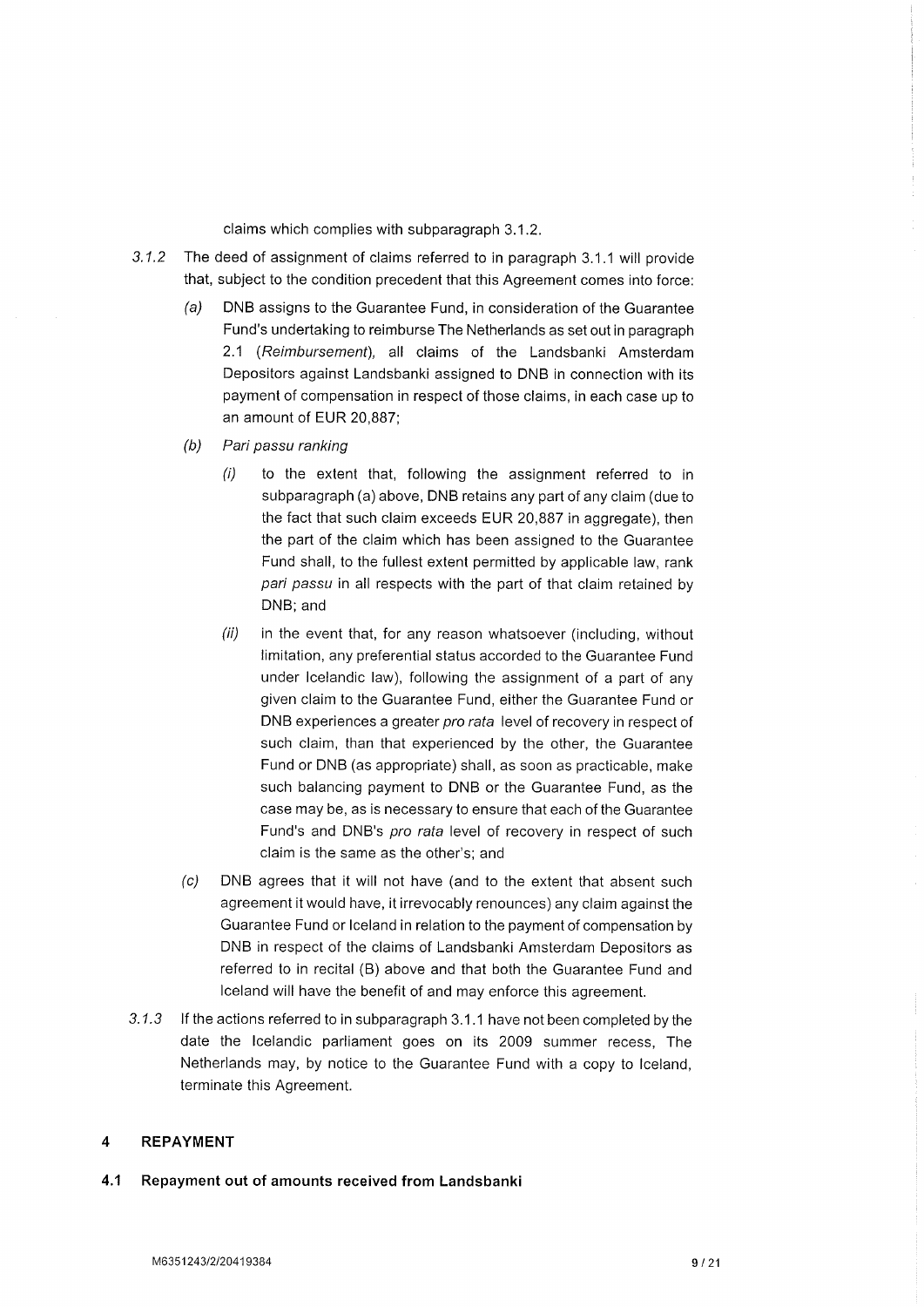- 4.1.1 lf the Guarantee Fund receives any amount in respect of the claims of or formerly of Landsbanki Depositors or otherwise in respect of the insolvency of Landsbanki, it will within five Business Days pay that amount to The Netherlands and the HMT Commissioners, pro rata to the amounts of principal then outstanding under this Agreement and the UK Loan Agreement (subject to any rounding).
- 4.1.2 Any repayment of the Loan pursuant to this paragraph 4.1 made after the seventh Anniversary Date:
	- (a) will be made together with all accrued interest thereon; and
	- (b) subject to paragraph 8.3 (Partial payments), will reduce the principal amount of the Loan by the amount of the repayment and will be applied pro rata towards each of the remaining Repayment lnstalments.

# 4.2 Scheduled repayment

- 4.2.1 Following the seventh Anniversary Date, the Guarantee Fund will repay the then outstanding principal amount of the Loan in 32 quarterly Repayment lnstalments.
- 4.2.2 The Guarantee Fund will pay a Repayment lnstalment on each Anniversary Date and on each date falling three, six or nine months after an Anniversary Date, with the first Repayment lnstalment falling due on the date falling three months after the seventh Anniversary Date.

### 4.3 Voluntary prepayment

- 4.3.1 Subject to subparagraph 4.3.2, the Guarantee Fund may, at any time, if it gives The Netherlands no less than three Business Days' prior written notice, voluntarily prepay the Loan in whole or in part (but, if in part, in an amount equal to at least EUR 1,000,000 (one mitlion euro)).
- 4.3.2 At the same time as making any voluntary prepayment under subparagraph 4.3.1 the Guarantee Fund will make a pro rata voluntary prepayment of the principal amount then outstanding under the UK Loan Agreement, such that the same proportion of the principal amount then outstanding is prepaid under this Agreement and under the UK Loan Agreement (subject to any rounding).
- 4.3.3 Any voluntary prepayment of the Loan pursuant to this paragraph 4.3:
	- (a) will be made together with all accrued interest thereon but without any penalty; and
	- (b) subject to paragraph 8.3 (Partial payments), will reduce the principal amount of the Loan by the amount of the prepayment and will be applied pro rata towards each of the remaining Repayment Instalments.

#### 5 INTEREST

### 5.1 lnterest rate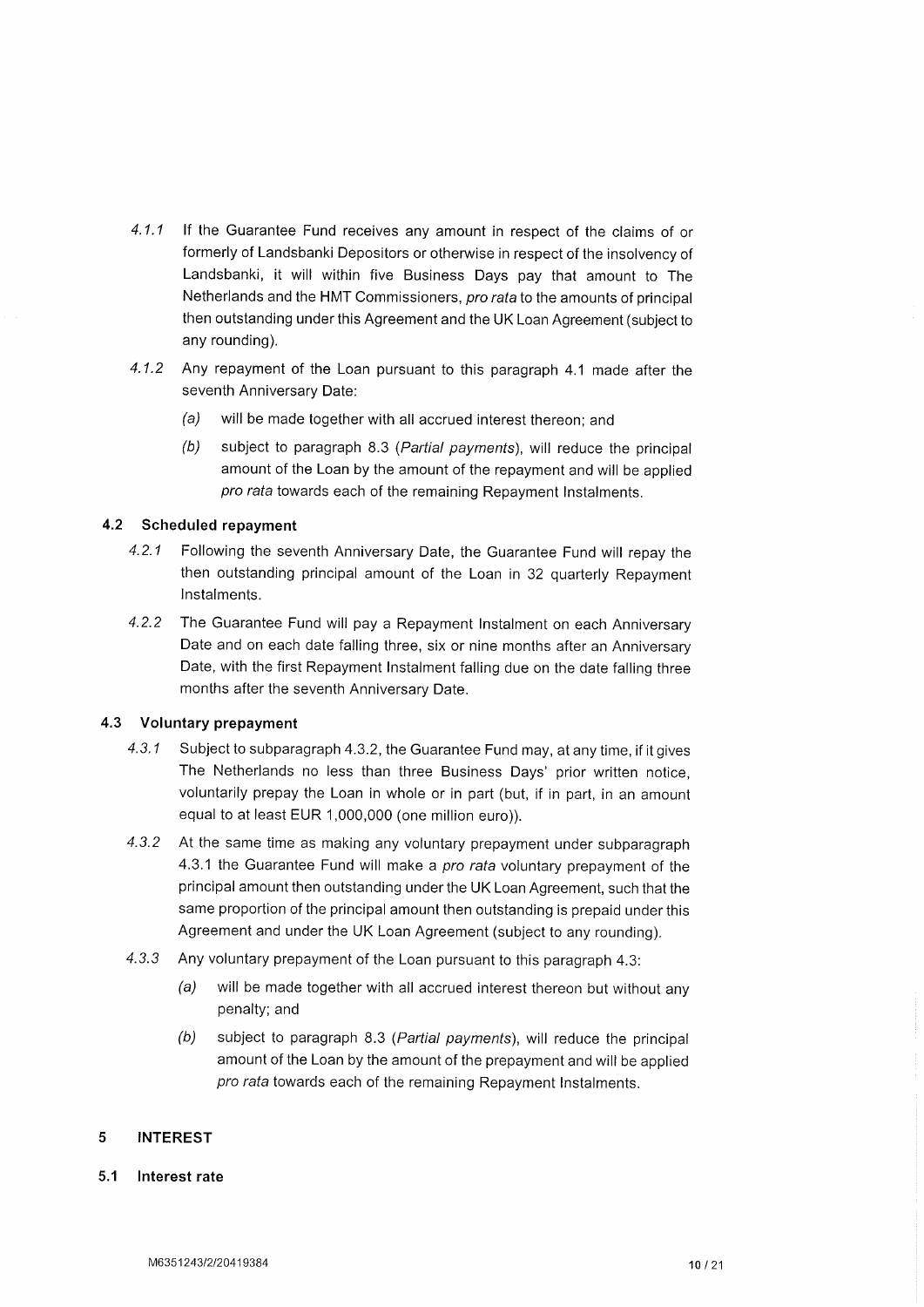- 5.1.1 The Loan will bear an interest at a rate of 5.55 per cent. per annum.
- 5.1.2 lnterest on the Loan will accrue from 1 January 2009 on the principal amount of the Loan from time to time.

#### 5.2 Payment of interest

- 5.2.1 Up to (and including) the seventh Anniversary Date, accrued interest on the Loan will be compounded with (and thus become part of the principal amount of) the Loan on each Anniversary Date.
- 5.2.2 Following the seventh Anniversary Date, the Guarantee Fund will pay accrued interest on the Loan on each Anniversary Date and on each date falling three, six months or nine months after an Anniversary Date.

#### 5.3 lnterest on arrears

lf the Guarantee Fund fails to pay any amount payable by it under this Agreement on its due date, interest will accrue on the overdue amount from the due date up to the date of actual payment at a rate referred to in paragraph 5.1 (Interest rate) plus 0.30 percentage points per annum.

#### 5.4 Day count convention

Any interest accruing under this Agreement will accrue from day to day and will be calculated on the basis of the actual number of days elapsed and a year of 365 days.

# 6 GUARANTEE AND INDEMNITY

### 6.1 Coming into force

The guarantee and indemnity contained in this paragraph 6 will come into force on the seventh Anniversary Date.

#### 6.2 Guarantee and indemnity

lceland irrevocably and unconditionally:

- 6.2.1 guarantees to The Netherlands the due and punctual performance by the Guarantee Fund of all the Guarantee Fund's obligations under the Finance Documents to which it is a party;
- 6.2.2 undertakes to The Netherlands that, whenever the Guarantee Fund does not pay any amount when due under or in connection with the Finance Documents to which it is a party, that it will, on demand, pay that amount as if it were the principal obligor; and
- 6.2.3 undertakes to indemnify The Netherlands, on demand, against any cost, loss or liability suffered by The Netherlands if any obligation guaranteed by it under the Finance Documents is or becomes unenforceable, invalid or illegal. The amount of the cost, loss or liability will be equal to the amount which The Netherlands would otherwise have been entitled to recover.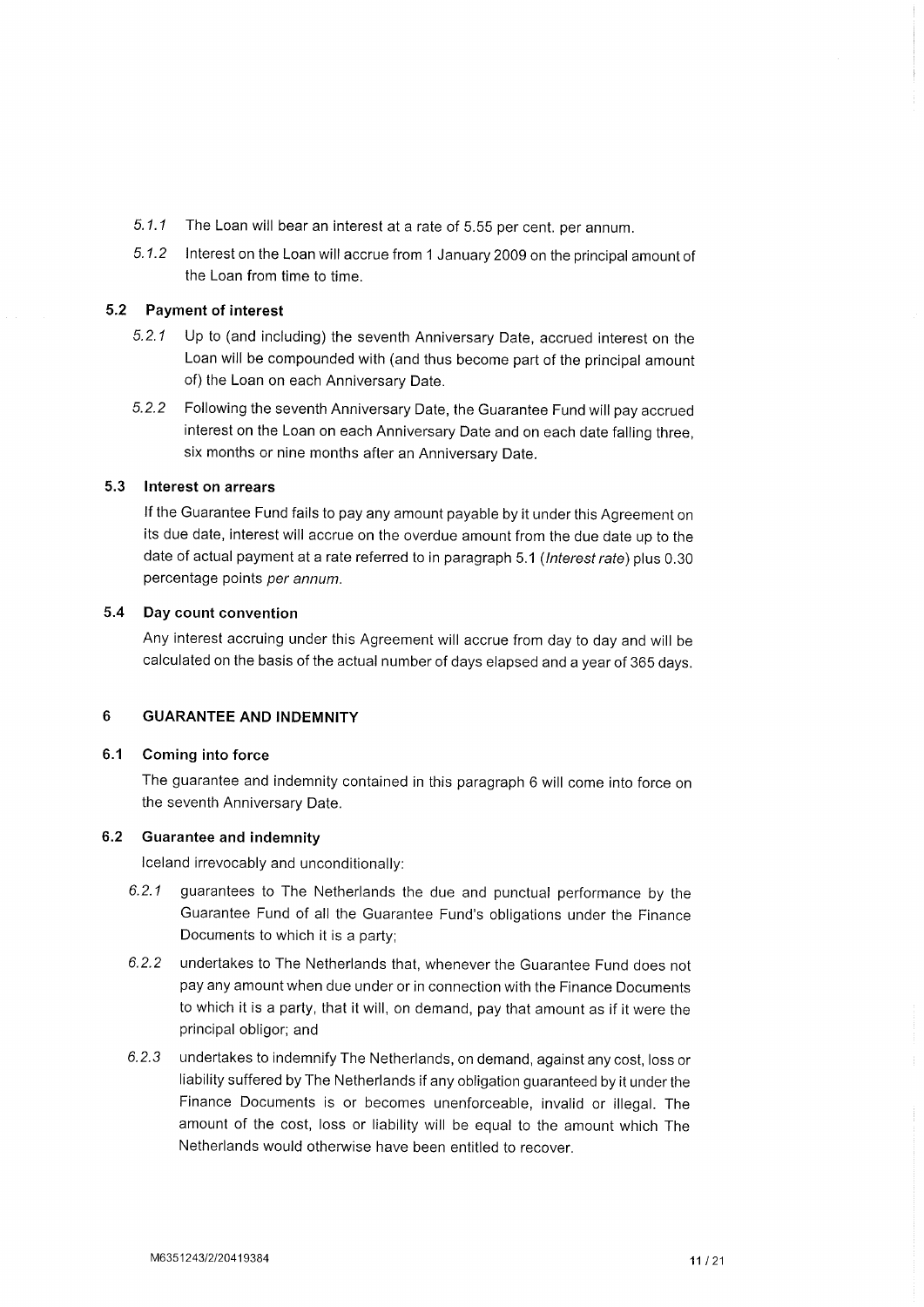### 6.3 Continuing guarantee and indemnity

The guarantee and indemnity contained in this paragraph 6 is a continuing guarantee and indemnity and will extend to the ultimate balance of sums payable by the Guarantee Fund under the Finance Documents, regardless of any intermediate payment or discharge, whether in whole or in part. Such guarantee and indemnitywill be discharged (subject to paragraph 6.4) only once the ultimate balance of all sums payable by the Guarantee Fund under the Finance Documents has been fully and finally paid to, and retained by, The Netherlands.

### 6.4 Reinstatement

lf any payment by the Guarantee Fund or lceland or any discharge given by The Netherlands in favour of the Guarantee Fund or lceland is avoided or reduced:

- 6.4.1 the liability of the Guarantee Fund or lceland (as appropriate) will continue as if the payment, discharge, avoidance or reduction had not occurred; and
- 6.4.2 The Netherlands will be entitled to recover the value or amount of any such payment or discharge from the Guarantee Fund or lceland (as appropriate), as if the payment, discharge, avoidance or reduction had not occurred.

# 6.5 Waiver of defences

The obligations of lceland under this paragraph 6 will not be affected by an act, omission, matter or thing which, but for this paragraph 6.5, would reduce, release or prejudice any of its obligations under this paragraph 6, including (without limitation and whether or not known to it or any other Party):

- 6.5.1 any time, waiver or consent granted to, or composition with, the Guarantee Fund, lceland or any other person;
- 6.5.2 the release of the Guarantee Fund, lceland or any other person under the terms of any composition or arrangement with any creditor of any of them;
- 6.5.3 the taking, variation, compromise, exchange, renewal or release of, or refusal or neglect to perfect, take up or enforce, any rights against, or security over assets of, the Guarantee Fund, lceland or any other person or any nonobservance of any formality or other requirement in respect of any instrument or any failure to realise the full value of any security;
- 6.5.4 any incapacity or lack of power, authority or legal personality of or dissolution or change in the status of the Guarantee Fund, lceland or any other person;
- 6.5.5 any amendment, novation, supplement, extension, restatement (however fundamental and whether or not more onerous) or replacement of any Finance Document including (without limitation) any change in the purpose of, any extension of or any increase in the Loan or the addition of any Finance Document;
- 6.5.6 any unenforceability, illegality or invalidity of any obligation of any person under any Finance Document or any other document; or
- 6.5.7 any insolvency, reorganisation or similar proceedings in respect of Landsbanki,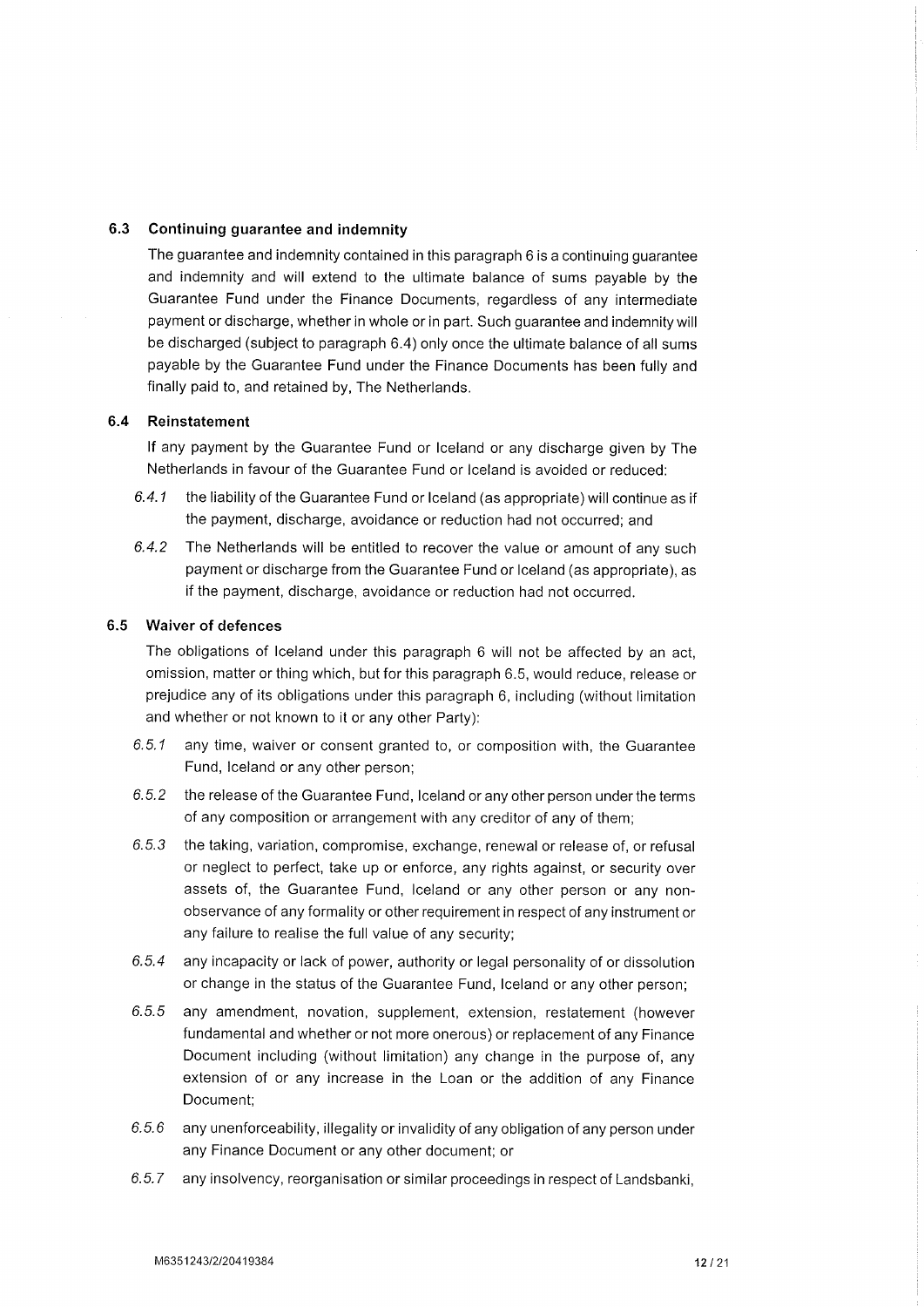the Guarantee Fund or any other person.

#### 6.6 lmmediate recourse

lceland hereby irrevocably waives any right it may have of first requiring The Netherlands to proceed against or enforce any other rights or security or claim payment from any person before claiming from lceland under this paragraph 6. This waiver applies irrespective of any law or any provision of a Finance Document to the contrary.

#### 6.7 Deferral of lceland's rights

Until all amounts which have become payable by the Guarantee Fund or Iceland under or in connection with the Finance Documents have been irrevocably paid in full, and unless The Netherlands otherwise directs, lceland will not exercise any rights of indemnity, subrogation or contribution which it may have by reason of the performance by it of its obligations under the Finance Documents (and, if lceland receives any payment or distribution in relation to such rights, it will promptly turn such payment or distribution over to The Netherlands).

### Additional security 6.8

The guarantee and indemnity set out in this paragraph 6 is in addition to and is not in any way prejudiced by any other guarantee, indemnity or security now or subsequently held by The Netherlands or any other person.

#### Treatment of Landsbanki creditors 6.9

lceland will not take any action which would result in the creditors (or any class of them) of Landsbanki (including, for the avoidance of doubt, the creditors (or any class of them) of Landsbanki Amsterdam), being treated in a manner contrary to generally accepted international or European principles of treatment of the creditors in an international winding-up.

#### COMPARABILITY OF TREATMENT AND EQUAL TREATMENT  $\overline{7}$

### 7.1 Comparability of treatment

lf the Guarantee Fund or lceland enters into any financing arrangement or treaty (other than the UK Loan Agreement) with any financier (including, without limitation, any state, international organisation or private entity) for the purpose of financing claims of any depositors of an lcelandic bank and, under the relevant financing arrangement or treaty (taken as a whole), that financier enjoys an overall more favourable treatment than The Netherlands under this Agreement, or has the benefit of any security, then the Guarantee Fund and lceland will grant The Netherlands the same favourable treatment or the benefit of similar security (and the Guarantee Fund and lceland will enter into any documentation necessary or desirable in order to do so).

### Equal treatment 7.2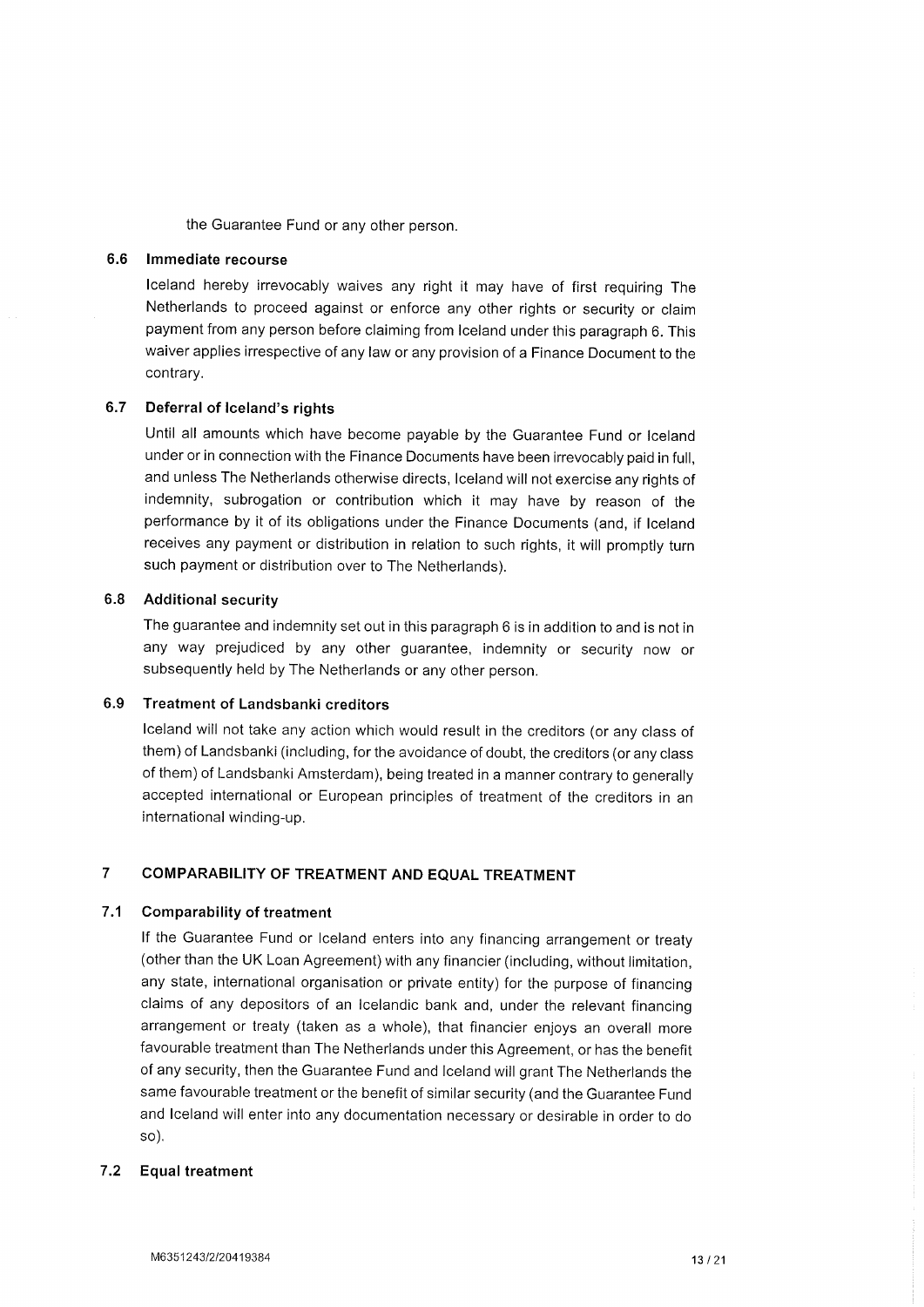### 7.2.1 In this paragraph  $7.2$ :

"Excess Payment" means any payment in excess of an amount of EUR 20,887 in respect of any claim or claims of a Landsbanki Depositor (not including, for the avoidance of doubt, any former Landsbanki Depositor who became <sup>a</sup> depositor of NBI hf.) other than a Landsbanki Amsterdam Depositor.

"Other Guarantee Fund" means any deposit-quarantee scheme introduced and officially recognised in Iceland for the purpose of Directive 94/19/EC (including any modification or re-enactment thereof or any substitution therefor), other than the Guarantee Fund.

7.2.2 tf:

- (a) the Guarantee Fund, any Other Guarantee Fund or lceland makes any Excess Payment; or
- $(b)$  the Guarantee Fund or any Other Guarantee Fund has sufficient funds available to make any Excess Payment;

then the Guarantee Fund will pay (or will ensure that each other relevant Guarantee Fund pays) an amount equal to the Excess Payment to each Landsbanki Amsterdam Depositor, provided that, to the extent that The Netherlands or DNB has made any payment to a Landsbanki Amsterdam Depositor in respect of a claim of that Landsbanki Amsterdam Depositors under Act No. 98/1999 in excess of EUR 20,887 per claim, the payment under this paragraph 7.2 will be made to The Netherlands or DNB, as the case may be.

#### PAYMENTS AND SET.OFF 8

#### 8.1 Payments

Each payment by the Guarantee Fund or lceland under this Agreement will be made on, and for value on, the due date to bank account nr. 600113019 (BIC: MIFINL2G; IBAN: NL10FLOR0600113019) with DNB in the name of The Netherlands.

### 8.2 Gurrency

Each of the Guarantee Fund and lceland will make each payment to be made by it under this Agreement in euro and in freely available and transferable funds.

### 8.3 Partial payments

lf the Guarantee Fund or lceland makes a payment to The Netherlands that is insufficient to discharge all matured payments then due under this Agreement from the Guarantee Fund or lceland, as the case may be, to The Netherlands, that payment will be applied:

- 8.3.1 first, towards discharging any costs and expenses of The Netherlands incurred under this Agreement;
- 8.3.2 second, towards payment of such part of the Loan as is then due; and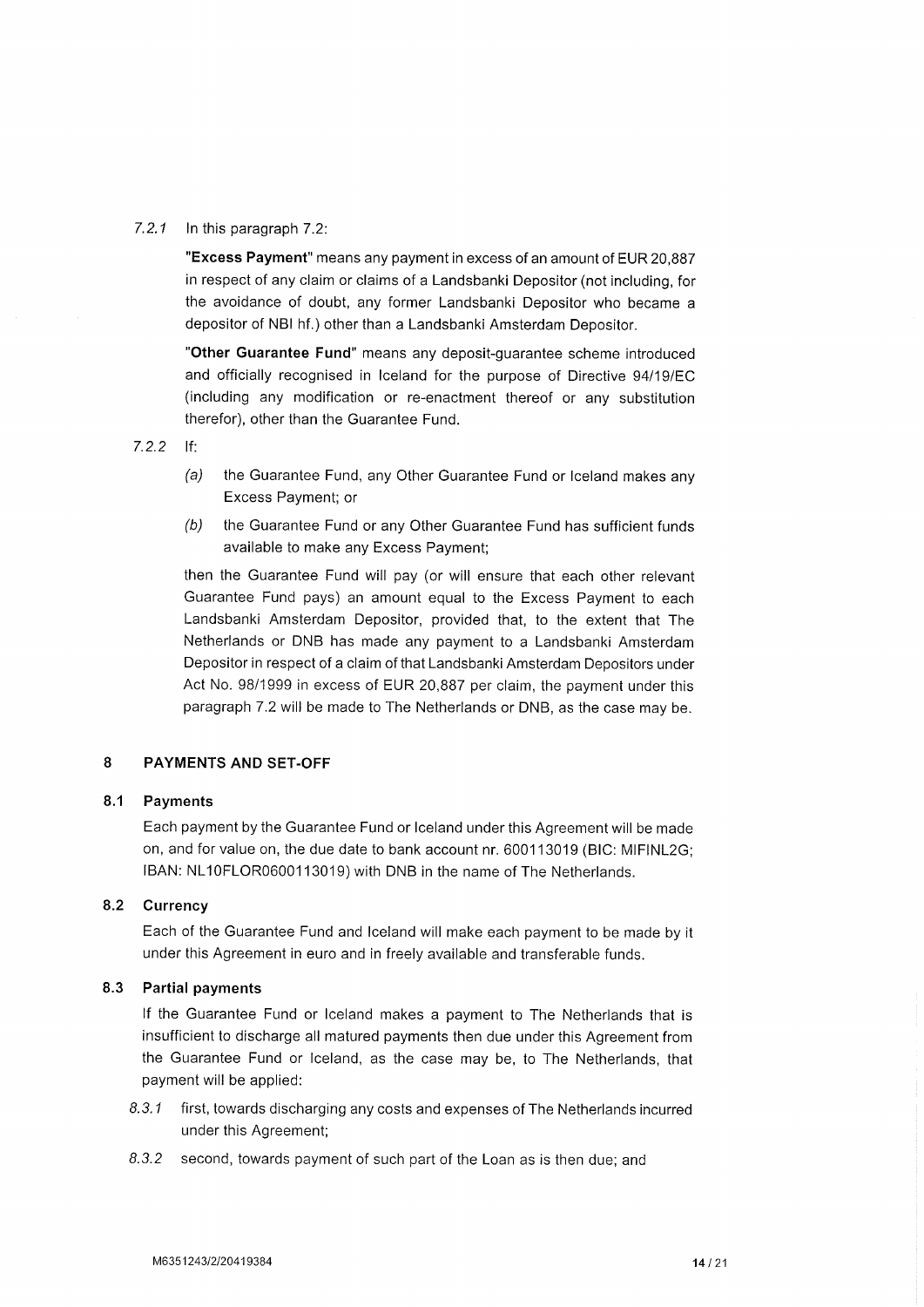8.3.3 third, towards payment of any accrued interest which is due but unpaid under this Agreement.

# 8.4 Set-off and deductions

- 8.4.1 All payments to be made by the Guarantee Fund or lceland under this Agreement will be calculated and be made:
	- (a) without, and clear of any deduction for, any suspension, counterclaim or set-off; and
	- $(b)$  clear of any deduction or withholding for, or on account of, any tax, levy, impost, duty or other charge of a similar nature, other than any such deduction or withholding required by law.
- 8.4.2 If the Guarantee Fund or Iceland is required to make a deduction or withholding as referred to in subparagraph 8.4.1(b), the amount of the payment due from it will be increased to an amount which, after making the deduction or withholding, leaves an amount equal to the payment which would have been due if no deduction or withholding had been required.

#### 9 INDEMNITY

The Guarantee Fund will, within ten Business Days of demand, indemnify The Netherlands against any cost, loss or liability suffered by The Netherlands in connection with or arising out of:

- 9.1.1 the conversion of one currency into another pursuant to the Finance Documents;
- 9.1.2 the occurrence of a Termination Event or the breach by the Guarantee Fund or lceland of any of their respective obligations under the Finance Documents; or
- 9.1.3 the preservation, perfection or enforcement of any of The Netherlands' rights under the Finance Documents.

#### 1O REPRESENTATIONS

The Guarantee Fund makes the representations and warranties set out in this paragraph 10 to The Netherlands on the date of this Agreement:

- 10.1.1 it is a private foundation, duly incorporated and validly existing under lcelandic law and it has the power to own its assets and carry on its business as it is being conducted; and
- 10.1.2 the obligations expressed to be assumed by it in each Finance Document to which it is a party are or will be, subject to any general principles of law limiting its obligations which are specifically referred to in the legal opinion referred to in paragraph 3 (Coming into force), legal, valid, binding and enforceable obligations.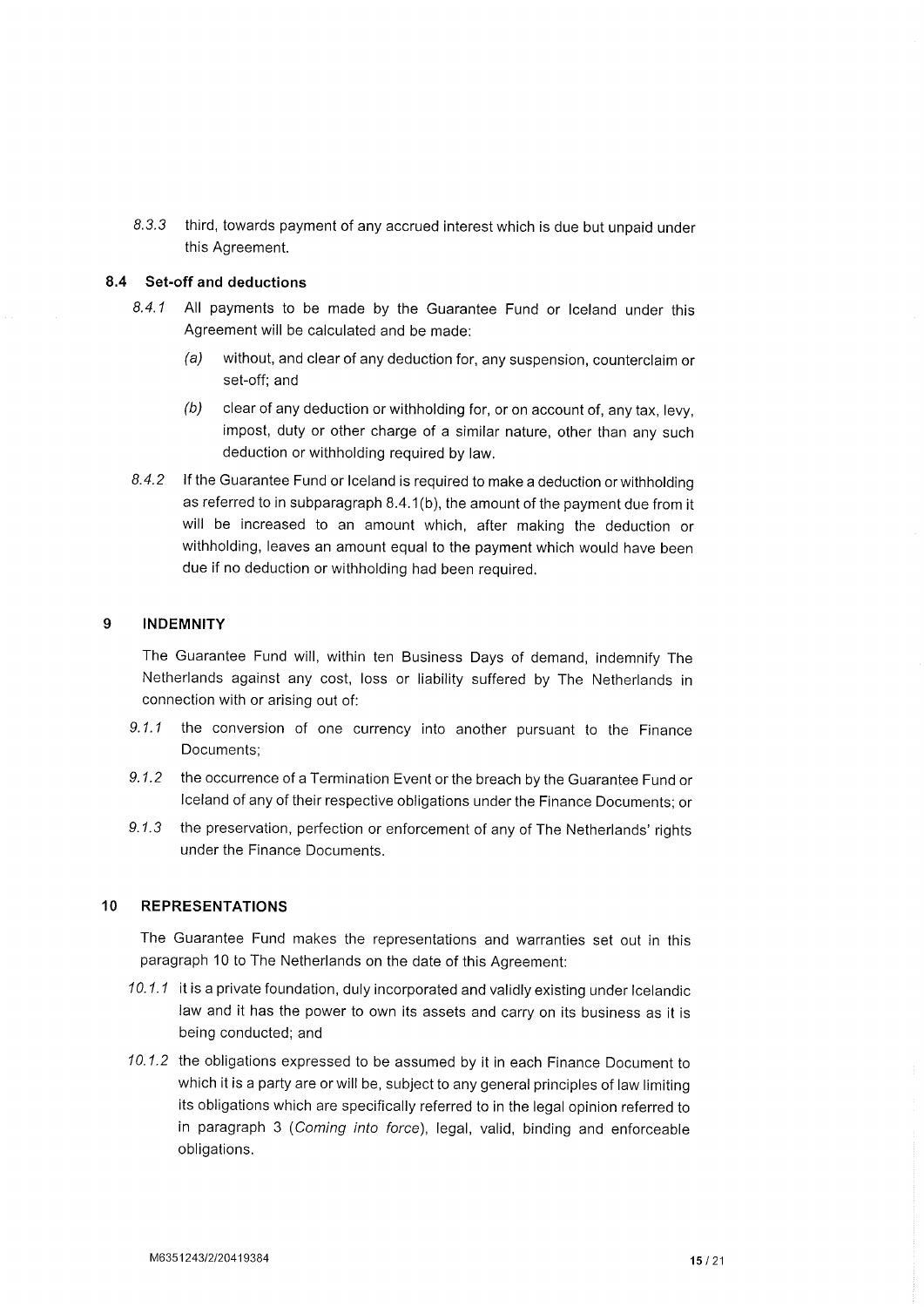#### 11 TERMINATION EVENTS

#### 11.1 Termination Events

Each of the following is a Termination Event:

- 11.1.1 Non-payment: The Guarantee Fund or Iceland fails to pay on the due date any amount payable under the Finance Documents at the place and in the currency in which it is expressed to be payable unless such failure is due solely to administrative or technical error and such amount is paid within five Business Days of the due date for payment.
- 11.1.2 Other defaults: The Guarantee Fund or lceland fails to perform any of their respective obligations under the Finance Documents and, if capable of remedy, such failure is not remedied to the satisfaction of The Netherlands within ten Business Days of such failure.
- 11.1.3 Avoidance of payments: Any payment previously made by the Guarantee Fund or lceland in respect of amounts due under the Finance Documents is avoided, set aside, invalidated or reduced.
- 11.1.4 Untrue representations: Any statement made, or deemed to be made, in any Finance Document or in any document delivered by the Guarantee Fund or lceland in connection with any Finance Document is, or proves to have been, incorrect or misleading in any material respect when made or deemed to be made.
- 11.1.5 Cross default of lceland: lceland (or any governmental or ministerial authority of lceland) fails to make any payment in respect of any of its External lndebtedness on its due date (or within any originally applicable grace period set out in the agreement constituting such External lndebtedness) or any such External lndebtedness becomes due earlier than its stated date of payment by reason of an event of default (however described), provided that no Termination Event will occur under this subparagraph 11.1.5 unless the aggregate amount of External lndebtedness in respect of which any amount has not been paid when due or which has become due early exceeds GBP 10,000,000 or its equivalent in other currencies.
- 11.1.6 lnability to pay debts: The Guarantee Fund is unable or admits its inability to pay, taking into account any support available to it, any of its debts as they fall due, suspends (whether voluntarily or involuntarily) making payments on any of its debts or, by reason of actual or anticipated financial difficulties, commences negotiations with one or more of its creditors with a view to restructuring or rescheduling any of its indebtedness.
- 11.1.7 Compliance with laws: The Guarantee Fund or lceland:
	- (a) fails to comply with the requirements of the Directive 94/19/EC in respect of any Landsbanki Depositor in any material way; or
	- $(b)$  fails to comply with any law to which it is subject, in circumstances where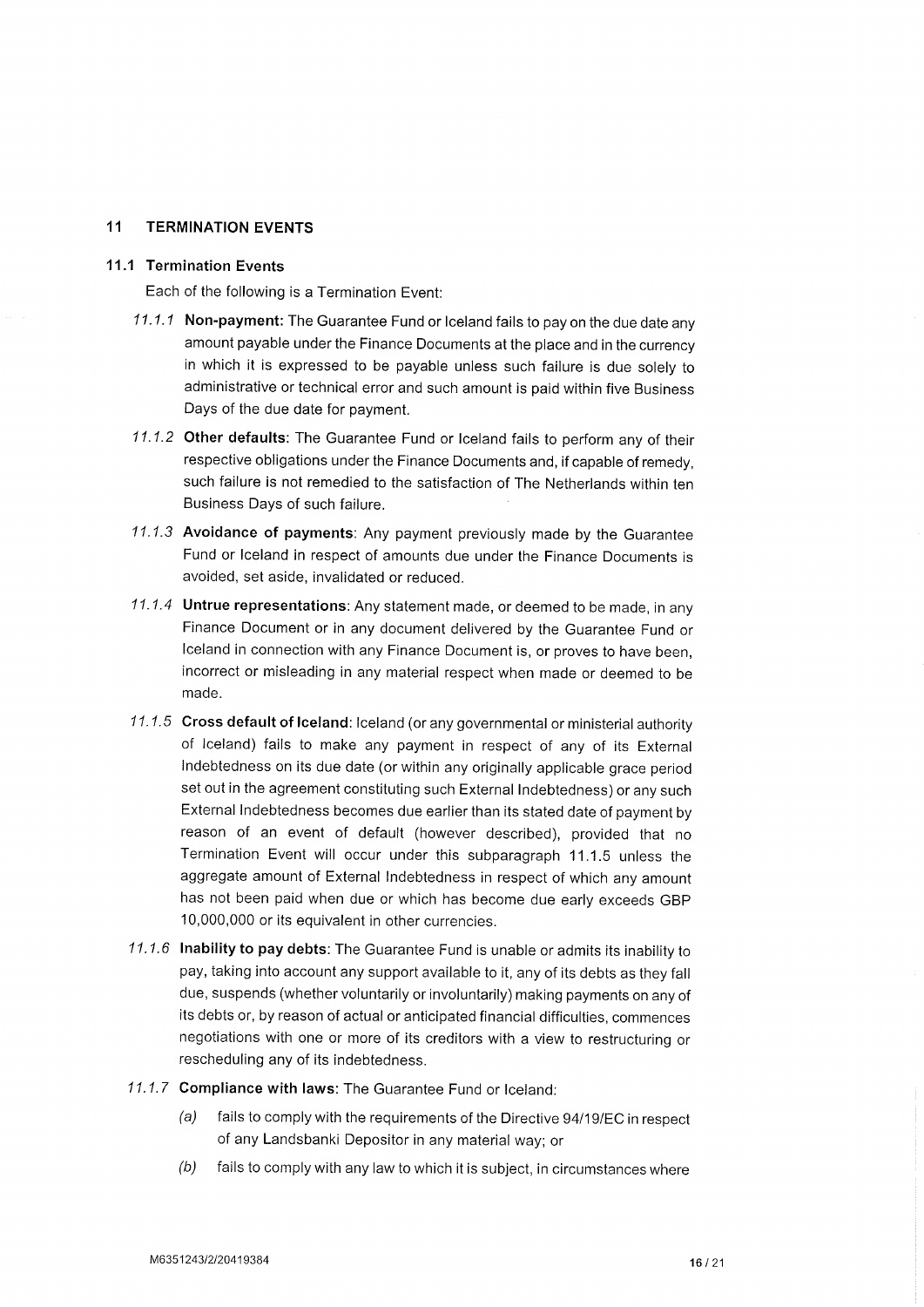such failure might materially impair its ability to perform its obligations under the Finance Documents.

- $11.1.8$  Claims pari passu: The payment obligations of the Guarantee Fund under the Finance Documents cease to rank at least pari passu with the present and future claims of all of its other creditors or the payment obligations of lceland under the Finance Documents cease to rank at least pari passu with its present and future External lndebtedness, in both cases other than claims which are mandatorily preferred by law in force on the date of this Agreement.
- 11.1.9 lnvalidity or repudiation: Any provision of any of the Finance Documents is not or ceases to be legal, valid, binding and enforceable or is repudiated in any way by either the Guarantee Fund or lceland.
- 11.1.10 Compensation fund: The Guarantee Fund is dissolved or ceases to be, or any Change of lcelandic Law occurs which has or will have the effect that the Guarantee Fund ceases to be, the sole deposit-guarantee scheme in respect of the Landsbanki Depositors officially recognised in lceland for the purpose of Directive 94/19/EC (including any modification or re-enactment thereof or any substitution therefor).
- 11.1.11 Change of Icelandic Law: Any Change of Icelandic Law occurs which has or would have a material adverse effect on the ability of the Guarantee Fund or lceland to perform their respective payment or other obligations under the Finance Documents to which they are party.

#### 11.2 Notification of a Termination Event

lf the Guarantee Fund or lceland becomes aware that a Termination Event has occurred, it will notify The Netherlands of such occurrence as soon as possible, together with details of the events or circumstances comprising such Termination Event and of the steps being taken to remedy the same.

#### 11.3 Consequences of a Termination Event

On and at any time after the occurrence of a Termination Event, The Netherlands may, by notice to the Guarantee Fund with a copy to lceland, declare that all or part of the Loan, together with any accrued interest thereon, and all other amounts accrued or outstanding under the Finance Documents, will be immediately due and payable, whereupon they will become immediately due and payable.

#### 12 CHANGES

#### 12.1 Amendments

This Agreement may be amended, supplemented or waived only by a written agreement between the Parties.

#### 12.2 Changes to Parties

No Party may assign, transfer or encumber any of its rights or obligations under this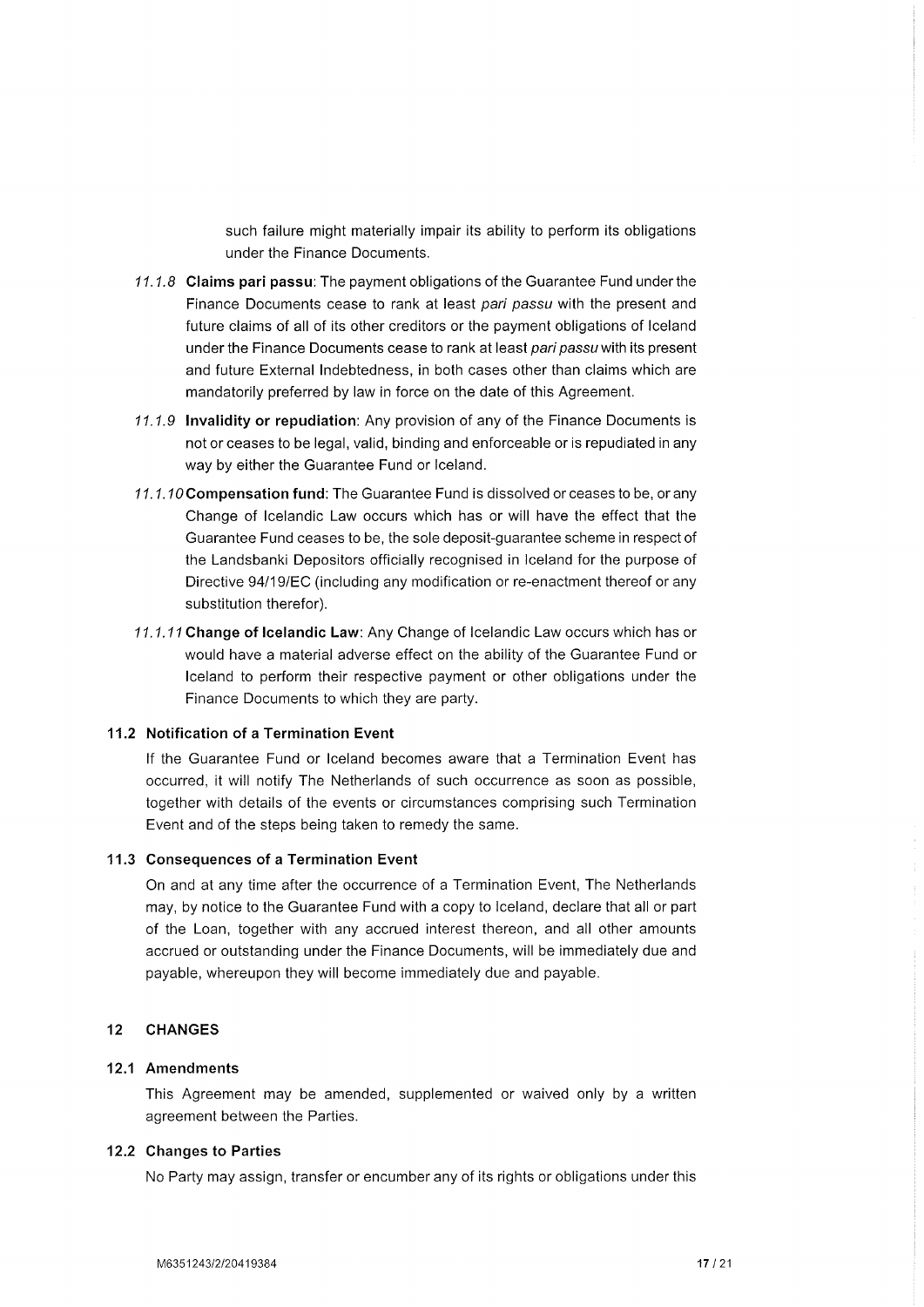Agreement.

#### 13 NOTICES

#### 13.1 Gommunications in writing

Any communication to be made under or in connection with this Agreement will be made in writing in English and, unless otherwise stated, may be made by letter or fax (and may be copied, but not validly served, by email).

# 13.2 Addresses

The address and fax number (and the department or official, if any, for whose attention the communication is to be made) of each Party for any communication to be made under or in connection with this Agreement is:

- 13.2.1 that identified with its name on the signature pages of this Agreement; or
- 13.2.2 any substitute address or fax number or department or official as a Party may notify to the other Parties by not less than five Business Days' notice.

#### 13.3 Delivery

Notices served by personal delivery, post or fax will be deemed to have been duly given:

- 13.3.1 if left at the address of the person to be served, at the time when it is so left (or, if left on a day that is not a Business Day, at 8:15am (local time) on the next following Business Day);
- 13.3.2 if sent by registered international post, on the second Business Day following the day of posting; and
- 13.3.3 if sent by facsimile transmission, when confirmation of receipt is received from the receiving facsimile machine (or, if sent on a day that is not a Business Day, at 8:15am (local time) on the next following Business Day),

and provided that, in proving the giving of notice under or in connection with this Agreement, it will be sufficient to prove that the notice was delivered to the address for service or that the envelope containing such notice was properly addressed and posted by registered international post (as the case may be).

### 14 MISCELLANEOUS

#### 14.1 Severability

lf any provision of this Agreement becomes illegal, invalid, not binding or unenforceable in any respect under any law, the legality, validity, binding effect and enforceability of the remaining provisions will not in any way be affected or impaired.

### 14.2 Remedies

No failure or delay by The Netherlands in exercising any right or remedy provided by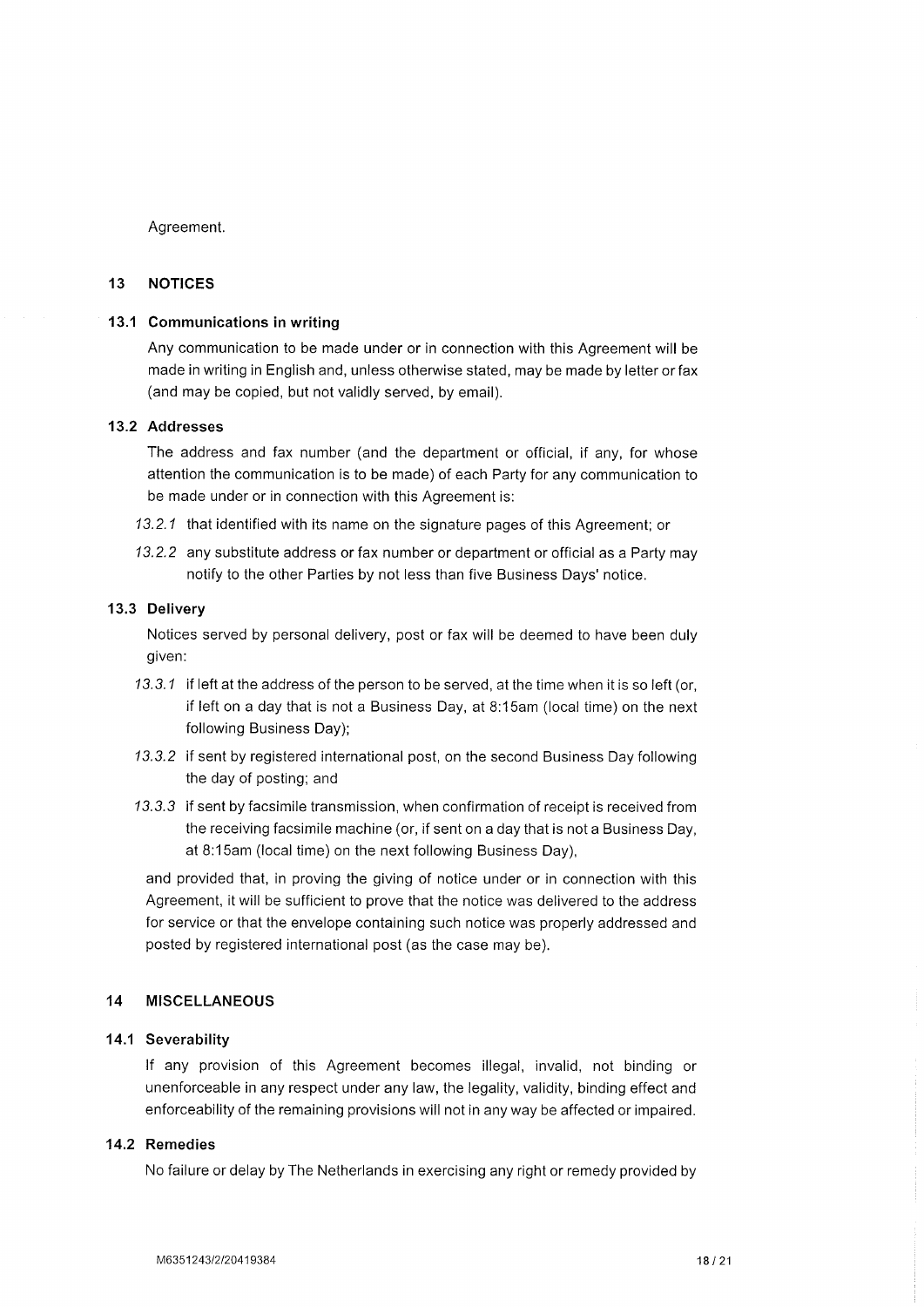law or under or pursuant to this Agreement will impair that right or remedy or operate or be construed as a waiver or variation of it or preclude its exercise at any subsequent time and no single or partial exercise of that right or remedy will preclude any other or further exercise of it or the exercise of any other right or remedy. Any liberty or power which may be exercised or any determination which may be made under this Agreement by The Netherlands (including, without limitation, any act, matter or thing as agreed, specified, determined, decided or notified by The Netherlands to the Guarantee Fund and/or lceland) may be exercised or made in the absolute and unfettered discretion of The Netherlands from time to time, which will not be under any obligation to give reasons therefor.

#### 14.3 Counterparts

This Agreement may be executed in any number of counterparts, and by the Parties on separate counterparts, and this will have the same effect as if the signatures on the counterparts were on a single copy of this Agreement. Each counterpart will be an original copy of this Agreement, but they will together constitute one and the same instrument.

#### 15 CHANGE OF CIRGUMSTANCES

- 15.1.1 This paragraph 15 applies if at any time the then most recently published Article lV review by the lnternational Monetary Fund in relation to lceland states that a significant deterioration has occurred in the sustainability of the debt of lceland, relative to the assessment of such sustainability by the lnternational Monetary Fund as of 19 November 2008.
- 15.1.2 The Netherlands agrees that, if this paragraph 15 applies and lceland so requests, it will meet to discuss the situation and consider whether, and if so how, this Agreement should be amended to reflect the relevant change in circumstances.

#### 16 GOVERNING LAW AND JURISDICTION

#### 16.1 Governing law

This Agreement is governed by, and will be construed in accordance with, the laws of England.

### 16.2 Jurisdiction

- 16.2.1 Any dispute concerning this Agreement, including a dispute regarding the existence, validity or termination of this Agreement, (a "Dispute") will be subject to the exclusive jurisdiction of the English courts.
- 16.2.2 Given the similarities between this Agreement and the UK Loan Agreement, the Parties agree that the English courts are the most appropriate and convenient courts to settle Disputes and accordingly no Party will argue to the contrary.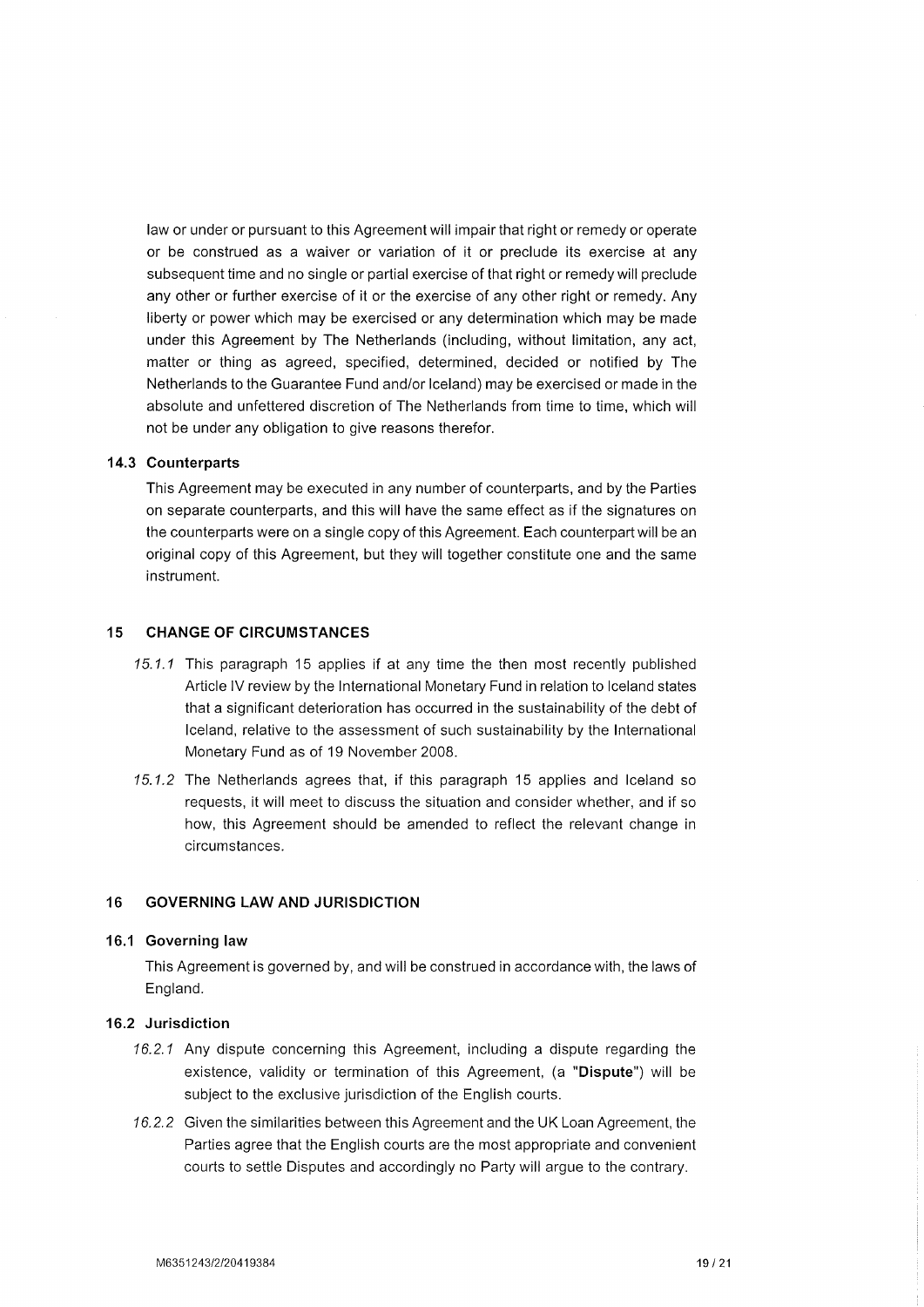- 16.2.3 Paragraph 16.2.1 is for the benefit of The Netherlands only. As a result, The Netherlands will not be prevented from taking proceedings relating to a Dispute in any other courts with jurisdiction. To the extent allowed by law, The Netherlands may take concurrent proceedings in any number of jurisdictions.
- 16.2.4 Without prejudice to any other mode of service allowed under any relevant law, the Guarantee Fund hereby irrevocably appoints the Embassy of lceland of 2A Hans Street, SW1X 0JE London, England, as its agent for service of process in relation to any proceedings before the English courts in connection with any Finance Document and agrees that failure by the process agent to notify it of any process will not invalidate the proceedings concerned.

# 16.3 Waiver of sovereign immunity

Each of the Guarantee Fund and lceland consents generally to the issue of any process in connection with any Dispute and to the giving of any type of relief or remedy against it, including the making, enforcement or execution against any of its property or assets (regardless of its or their use or intended use) of any order or judgment. lf either the Guarantee Fund or lceland or any of their respective property or assets is or are entitled in any jurisdiction to any immunity from service of process or of other documents relating to any Dispute, or to any immunity from jurisdiction, suit, judgment, execution, attachment (whether before judgment, in aid of execution or otherwise) or other legal process, this is irrevocably waived to the fullest extent permitted by the law of that jurisdiction. Each of the Guarantee Fund and lceland also irrevocably agree not to claim any such immunity for themselves or their respective property or assets.

# THIS AGREEMENT HAS BEEN MADE ON THE DATE STATED AT THE BEGINNING OF THIS AGREEMENT BY:

| The Depositors' and Investors'       |        | Address: Borgartun 26, 3rd floor, |
|--------------------------------------|--------|-----------------------------------|
| Guarantee Fund of Iceland            |        | 105 Reykjavik                     |
| (Tryggingarsjóður Innstæðueigenda og |        | Iceland                           |
| Fjárfesta)                           | Fax:   | +354 590 2606                     |
|                                      | Attn.: | Managing Director                 |
|                                      |        |                                   |

Name: Aslaug Arnadottir Title: Chairperson of the Board